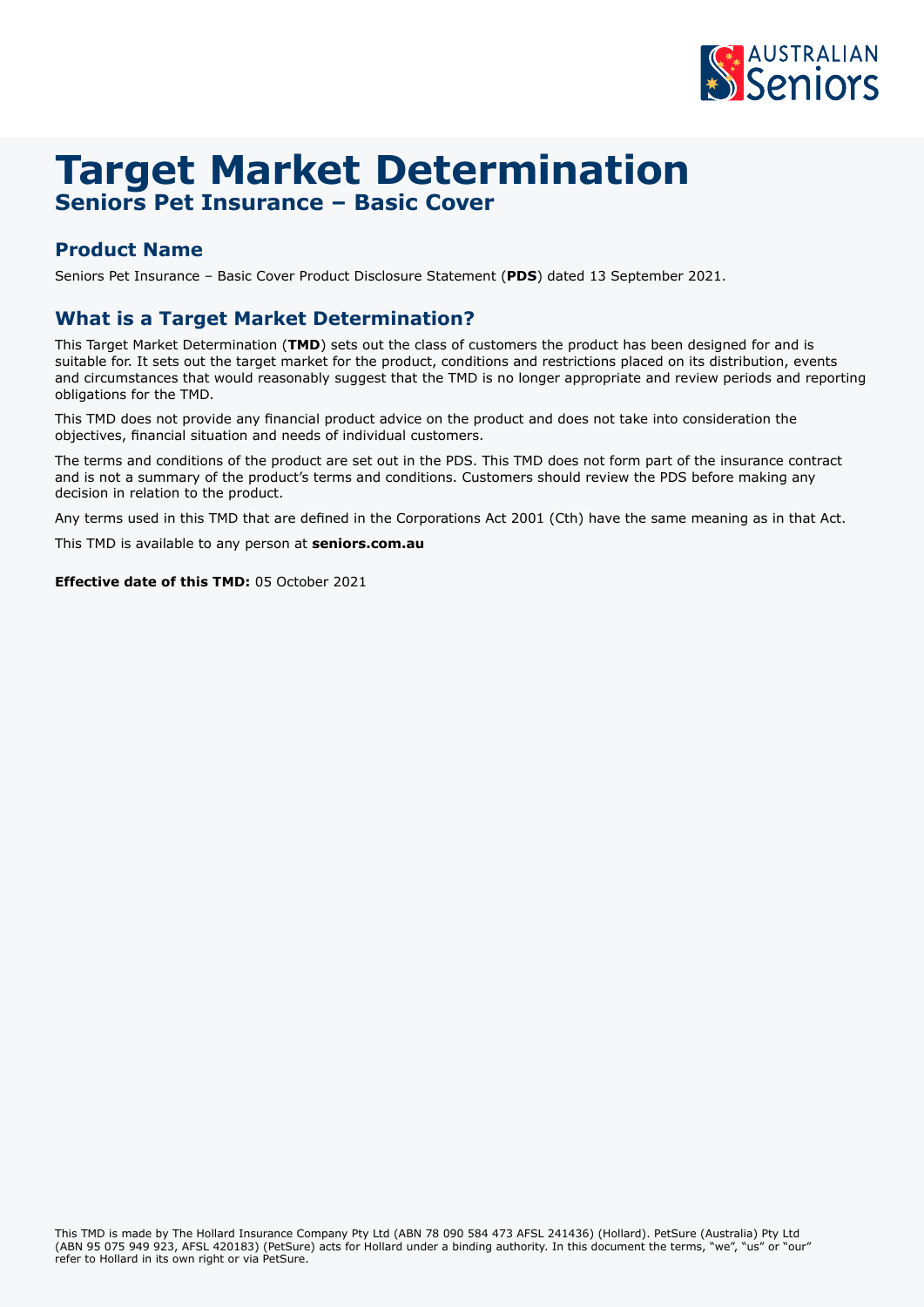

# **Product description and key attributes**

The product has been designed for people who want cover towards eligible vet expenses experienced by pet cats or dogs, as briefly described below:

|                             | <b>Basic Cover</b>                                                                   |  |
|-----------------------------|--------------------------------------------------------------------------------------|--|
| Cover Type                  | Cover for both specified accidental injuries and illnesses                           |  |
| <b>Benefit Percentage</b>   | Up to 60% of eligible vet bills                                                      |  |
| <b>Annual Benefit Limit</b> | Up to $$12,000$ per year                                                             |  |
| Sub-limits                  | A \$2,000 annual condition limit applies to each covered condition per policy period |  |

Other key attributes of this product include:

- it does not provide comprehensive cover for preventative care costs and general pet maintenance costs like grooming and pet food; and
- cover is subject to annual limits, sub-limits, terms, conditions and exclusions. Examples of key exclusions include waiting period exclusions at the inception of a new policy and coverage exclusions for chronic pre-existing conditions.

#### **Likely objectives, financial situation and needs of customers in the target market**

The likely objectives, financial situation and needs of customers in the target market is contribution towards eligible veterinary expenses, to help ensure their pet can receive appropriate treatment and to reduce the cost to the customer of that treatment.

### **Target market for the product**

| Who this product may be suitable for                                                                                                                                                                                                                                                                                                                                                                                                                                                                                                                                                                                                                                                                                                                              | Who this product may not be suitable for                                                                                                                                                                                                                                                                                                                                                                                                                                                             |
|-------------------------------------------------------------------------------------------------------------------------------------------------------------------------------------------------------------------------------------------------------------------------------------------------------------------------------------------------------------------------------------------------------------------------------------------------------------------------------------------------------------------------------------------------------------------------------------------------------------------------------------------------------------------------------------------------------------------------------------------------------------------|------------------------------------------------------------------------------------------------------------------------------------------------------------------------------------------------------------------------------------------------------------------------------------------------------------------------------------------------------------------------------------------------------------------------------------------------------------------------------------------------------|
| A person is in the target market for this product<br>if they:<br>have a domestic dog, cat or hybrid that is legally<br>available in Australia;<br>want cover towards the costs associated with<br>specified accidental injuries that their pet may<br>experience, such as injury suffered as a result of a<br>motor vehicle accident, burn or electrocution and<br>traumatic ligament or tendon injury;<br>want cover towards the costs associated with treating<br>a range of illnesses, such as cancer treatments and<br>other temporary and chronic conditions;<br>want up to 60% of their eligible veterinary expenses<br>covered up to \$2,000 for each condition every policy<br>period; and<br>want cover up to \$12,000 overall for the policy<br>period. | A person will not be in the target market if they:<br>have a pet which has sustained chronic pre-existing<br>conditions which are likely to require ongoing<br>veterinary treatment and want cover for those<br>treatment costs;<br>want to cover the costs of treatment for illnesses<br>or accidents not covered by this policy, or other<br>maintenance costs associated with pet ownership; or<br>do not want an annual condition limit to apply for the<br>treatment of each covered condition. |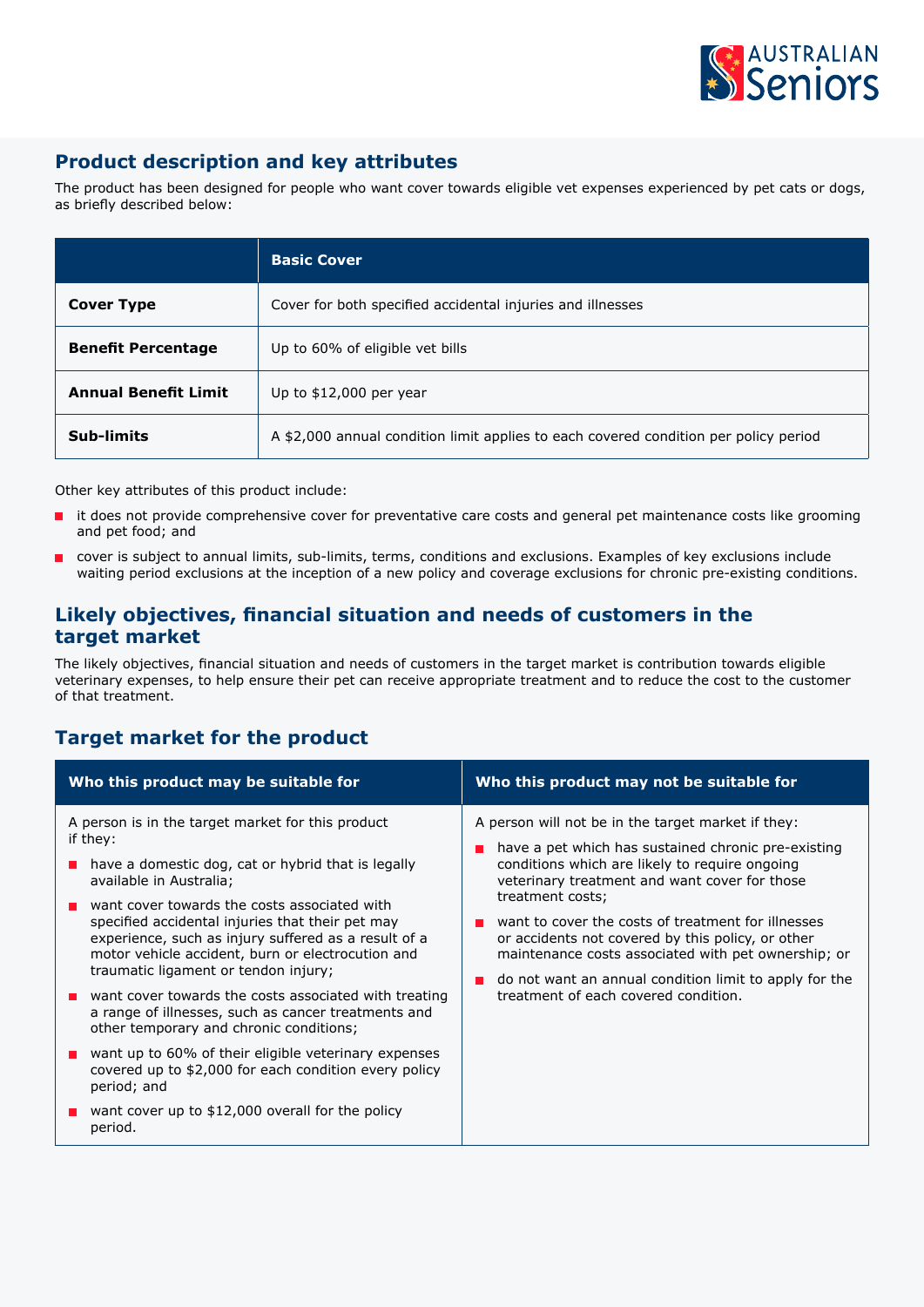

## **Consistency between the product and target market**

This product will likely meet the likely objectives, financial situation and needs of the target market because it addresses the needs of customers in the target market to reduce the costs of eligible veterinary expenses.

#### **Distribution conditions**

This product is distributed through:

- calling the Australian Seniors call centre; or
- visiting the website of Australian Seniors; or
- visiting a retail store of Australian Seniors; or
- visiting the website or calling the contact centre of an Australian Seniors authorised distribution partner.

All enquiries made online use a quotation tool which ask the customer to answer a series of questions before finalising a quote. Customers seeking a quote via the phone will be asked a series of questions from a system-based script by a trained operator. The response to these questions will determine if the customer meets the eligibility criteria, which align with the description of the target market set out above. A sale will not progress if these eligibility criteria are not met.

All call centre representatives are provided with adequate training and their sales are routinely monitored by us to ensure that they sell the product only to customers who are in the target market.

We also have arrangements in place with Australian Seniors Insurance Agency, a trading name of Greenstone Financial Services Pty Ltd (ABN 53 128 692 884, AFSL 343079) (GFS), for ensuring that the product is distributed in accordance with this TMD.

#### **Reviewing this document**

#### **Periodic review**

We will review this TMD within 24 months from its commencement date and subsequently every 24 months thereafter.

#### **Review triggers**

We will also review this TMD if there are events or circumstances that reasonably suggest that the TMD is no longer appropriate. The triggers for this review may arise from:

- any material changes being made to the product coverage, pricing methodology, underwriting or eligibility criteria or its method of claims assessment and settlement;
- any material changes to methods of distribution;
- changes in law or regulatory guidance or industry code which may materially affect the terms of cover or distribution or regulatory feedback or concerns raised to suggest the TMD may no longer be appropriate;
- identification of systemic issues and findings, produced from quality assurance or governance processes, that may indicate an issue with the product or the appropriateness of the TMD;
- any occurrence of a significant dealing outside of the target market;
- compliance incidents and breaches that may indicate an issue with the product and the appropriateness of the TMD; or
- material deviations developing in the customer value metrics that track:
	- financial performance of the product;
	- product desirability;
	- benefit attained from the product by customers;
	- overall claims experience;
	- number and type of complaints received; and
	- customer feedback received.